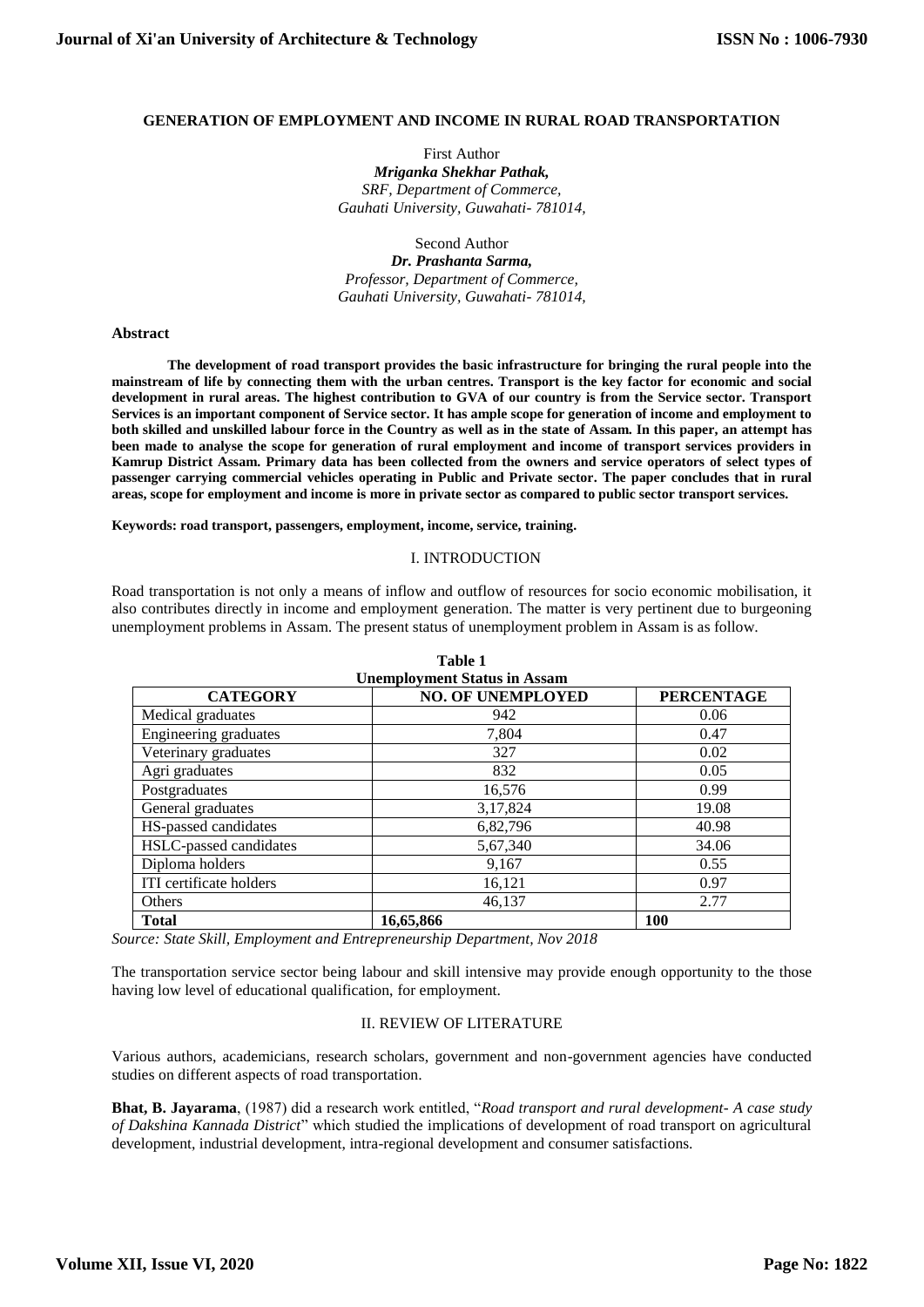**Mote, D.K., (2002)** in his thesis, "*An analytical study of organisation and management of rural road transport in Ahmednagar District*" studied the present state of rural road transport in Ahmednagar District and tried to find out the importance of rural road transport in creation of employment opportunities and its effect in socioeconomic life of the village people.

**Shamasundar, (2004**) in his study entitled*, "Passenger road transport system: a case study of Shimoga district*", analysed the role of passenger road transport system in economic development of Shimoga District and also evaluated the views of heavy and light passenger transport vehicles users and operators regarding the functioning of Transport Authorities in regulating the passenger traffic and operations.

Thus, the review of literature and research shows that no study has been done on the employment and income generation in Assam or Kamrup District. The current research topic has been proposed with a view to study the contribution of transportation services in income and employment generation of the people in the District.

## III. OBJECTIVE OF THE STUDY

The study has been undertaken with the following objectives:

- 1. To examine the employment generation from transport services in Kamrup District
- 2. To study the generation of income of transport service providers in Kamrup District
- 3. To put forward suggestions and recommendations to the government and service providers of rural transportation.

#### IV. RESEARCH METHODOLOGY

For the purpose of the study the researcher has chosen only five types of commercial vehicles viz. Buses, traveller and wingers, Magics and tempo under both public and private ownership. The population of the study comprises of all the operators of buses, travellers and wingers, magics, tempos providing transport services in Kamrup District.

The researcher has applied **Taro Yamane formula** as follows.

$$
\frac{N}{n = \frac{1 + N(e)^2}{n = \frac{926}{1 + 926(0.05)^2}}}
$$
  
= 279

Therefore, the sample size for the study is 279.

| Table 2                  |                              |                        |  |  |  |  |
|--------------------------|------------------------------|------------------------|--|--|--|--|
|                          | <b>Proportion of Samples</b> |                        |  |  |  |  |
| <b>Vehicles</b>          | <b>Populations</b>           | <b>Select Vehicles</b> |  |  |  |  |
| <b>ASTC Buses</b>        | 103                          | $103x279/926 = 31$     |  |  |  |  |
| <b>Private Buses</b>     | 168                          | 168x279/926=51         |  |  |  |  |
| Travellers and Wingers   | 218                          | $218x279/926=66$       |  |  |  |  |
| <b>Magics and Tempos</b> | 437                          | $437x279/926=131$      |  |  |  |  |
| <b>Total</b>             | Population size $= 926$      | Sample Size=279        |  |  |  |  |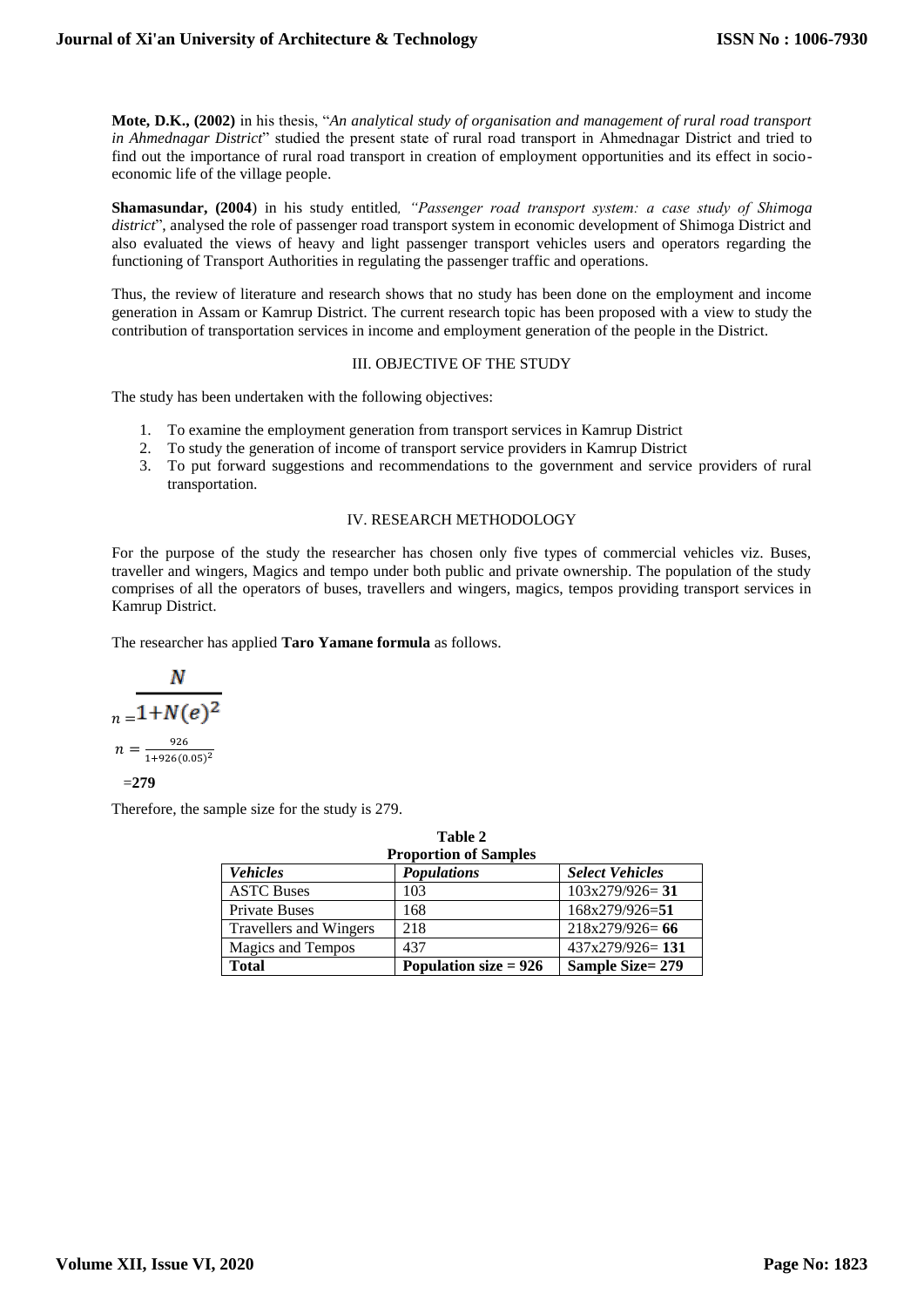#### V. ANALYSIS AND INTERPRETATION

The analysis and interpretation on the basis of the data provided by the various respondents are as follows.

# **5.1 Direct Employment**

| <b>Type of Vehicle</b>    | Total number of persons employed in various transport services in the District<br><b>Number of vehicles</b> | Total number of<br>persons engaged | Ratio (vehicle:<br><i>employee</i> ) | Percentage |
|---------------------------|-------------------------------------------------------------------------------------------------------------|------------------------------------|--------------------------------------|------------|
| <b>ASTC Bus</b>           | 103 (10.92%)                                                                                                | 515                                | 5:1                                  | 26.74      |
| Private Bus               | 168 (17.82%)                                                                                                | 504                                | 3:1                                  | 26.17      |
| Travellers and<br>Wingers | 235 (24.92%)                                                                                                | 470                                | 2:1                                  | 24.40      |
| Magics and Tempos         | 437 (46.34%)                                                                                                | 437                                | 1:1                                  | 22.69      |
| <b>Total</b>              | 943 (100%)                                                                                                  | 1926                               |                                      | 100%       |

**Table 3** 

*Source: Field Survey*

It is observed from the table that out of total 1926 persons, 73.26 percent are employed in the private sector.

#### **5.2 Reasons for choice of road transport service as occupation**

| <b>Reasons</b>                     | <b>ASTC</b> | Private<br><b>Buses</b> | <b>Travellers</b><br>and<br><b>Wingers</b> | <b>Magics</b><br>and<br><b>Tempos</b> | <b>TOTAL</b> |
|------------------------------------|-------------|-------------------------|--------------------------------------------|---------------------------------------|--------------|
| <b>Better</b><br>earning<br>avenue | 40          | 38                      | 50                                         | 38                                    | 166          |
| Did not get<br>any other job       | 15          | 89                      | 70                                         | 82                                    | 256          |
| Interesting<br>and<br>challenging  | 7           | 26                      | 12                                         | 11                                    | 56           |
| <b>TOTAL</b>                       | 62          | 153                     | 132                                        | 131                                   | 478          |

|                                                                                      |  | <b>Table 4</b> |  |  |  |
|--------------------------------------------------------------------------------------|--|----------------|--|--|--|
| <b>Choice of Transport Service as occupation by drivers, conductors and handymen</b> |  |                |  |  |  |
|                                                                                      |  |                |  |  |  |

*Source: Field Survey*

Majority (53.6 percent) of them joined this occupation because they did not get any other suitable job. It implies that the majority employees of select vehicles are engaged in transportation service not by choice, but because of compulsion.

# **5.3 Acquisition of Driving Skill**

The researcher has the following hypothesis in this relation.

 $H<sub>o</sub>$  = There is no association between the type of training and the type of vehicles.

 $H_1$  = There is association between the type of training and the type of vehicles.

The researcher has applied  $\chi$ 2 test for testing the hypothesis.

The following table shows the sources from which the drivers of the various types of vehicles have learned the driving skills.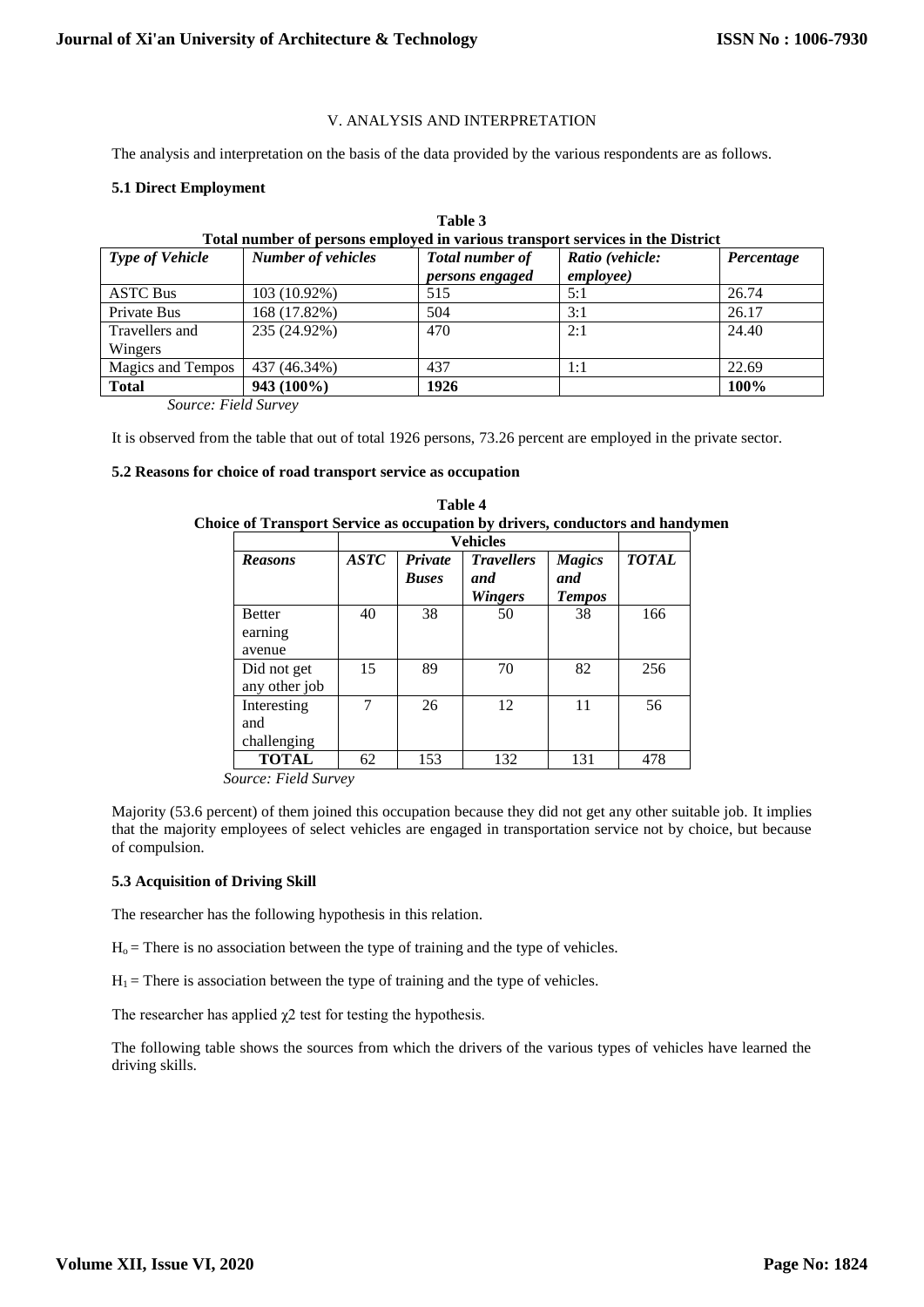| <b>OPTIONS</b>                         | <b>ASTC</b><br>buses | <b>Private buses</b> | <b>Travellers</b><br>and<br><b>Wingers</b> | Magics and TOTAL<br><b>Tempos</b> |     |
|----------------------------------------|----------------------|----------------------|--------------------------------------------|-----------------------------------|-----|
| <b>From Training Centre</b>            |                      |                      |                                            |                                   | 33  |
| While working as<br>conductor/handyman |                      | 32                   | 35                                         |                                   | 73  |
| From friends or relatives              |                      |                      | 29                                         |                                   | 173 |
| <b>TOTAL</b>                           |                      |                      | 66                                         |                                   | 279 |

**Table 5 Learning of driving skill**

*Source: Field Survey of drivers*

The calculated value of  $\chi$ 2 is 208.63 where  $v = (r-1)(c-1) = (3-1)(4-1) = 6$ 

The tabulated value of  $\chi$ 2 is 12.6 at 5% level of significance. Since the calculated value of  $\chi$ 2 is more than table value, therefore  $H_0$  is rejected. It can be stated that the type of training received by the drivers have association with types of vehicles.

# **5.4 Indirect Employment**

| Table 6                                     |    |  |  |
|---------------------------------------------|----|--|--|
| <b>Transportation and economic activity</b> |    |  |  |
| Yes<br>No                                   |    |  |  |
| 228                                         | 51 |  |  |
| 18.25%<br>81.75%                            |    |  |  |
| Source: Field Survey                        |    |  |  |

81.75 percent of the respondents are of the opinion that the development in road transport system has contributed significantly to the growth and expansion of economic activities in their areas.

# **5.5 Income of service providers in ASTC buses**

Presently, 647 buses of ASTC are operating in Assam out of which 270 operate as city buses in the state capital. The revenue collection stood at Rs 21.91 lakh a day. The ASTC earned Rs 448.32 lakh per month from long distance buses. The ASTC pays Rs 6.82 crore per month as salaries to its employees –(Chandra Mohan Patowary, Minister of Transport, GOA, 7 Feb 2018).

The government of Assam has decided to pay salaries to permanent employees as per revised pay scale announced by Pay Commission w.e.f. 1st September 2019. (Amar Asom, 22-08-2019).

In the primary investigation, the researcher came to know from the Station Superintendent, and Assistant Personnel Officer Rupnagar, Guwahati, that the **income generated through operations of the ASTC bus services is inadequate** for meeting all the expenses.

# **5.6 Earnings of drivers and conductors of ASTC buses**

| <b>Earnings of Drivers and Conductors per month (in Rupees)</b> |                          |             |                  |              |  |  |
|-----------------------------------------------------------------|--------------------------|-------------|------------------|--------------|--|--|
| <i><b>Occupation</b></i>                                        | 8500(fixed pay)          | 25000-35000 | 35,000 and above | <b>TOTAL</b> |  |  |
| <b>Drivers</b>                                                  | $\overline{\phantom{0}}$ | 4           |                  | 11           |  |  |
| <b>Conductors</b>                                               |                          |             | $\overline{c}$   | 9            |  |  |
| <b>Trainee driver</b><br>cum<br>conductors                      | 42                       |             |                  | 42           |  |  |
| <b>Total</b>                                                    | 42 $(68%)$               | $6(10\%)$   | 14 (22%)         | $62(100\%)$  |  |  |

**Table 7**

*Source: Field Survey of ASTC*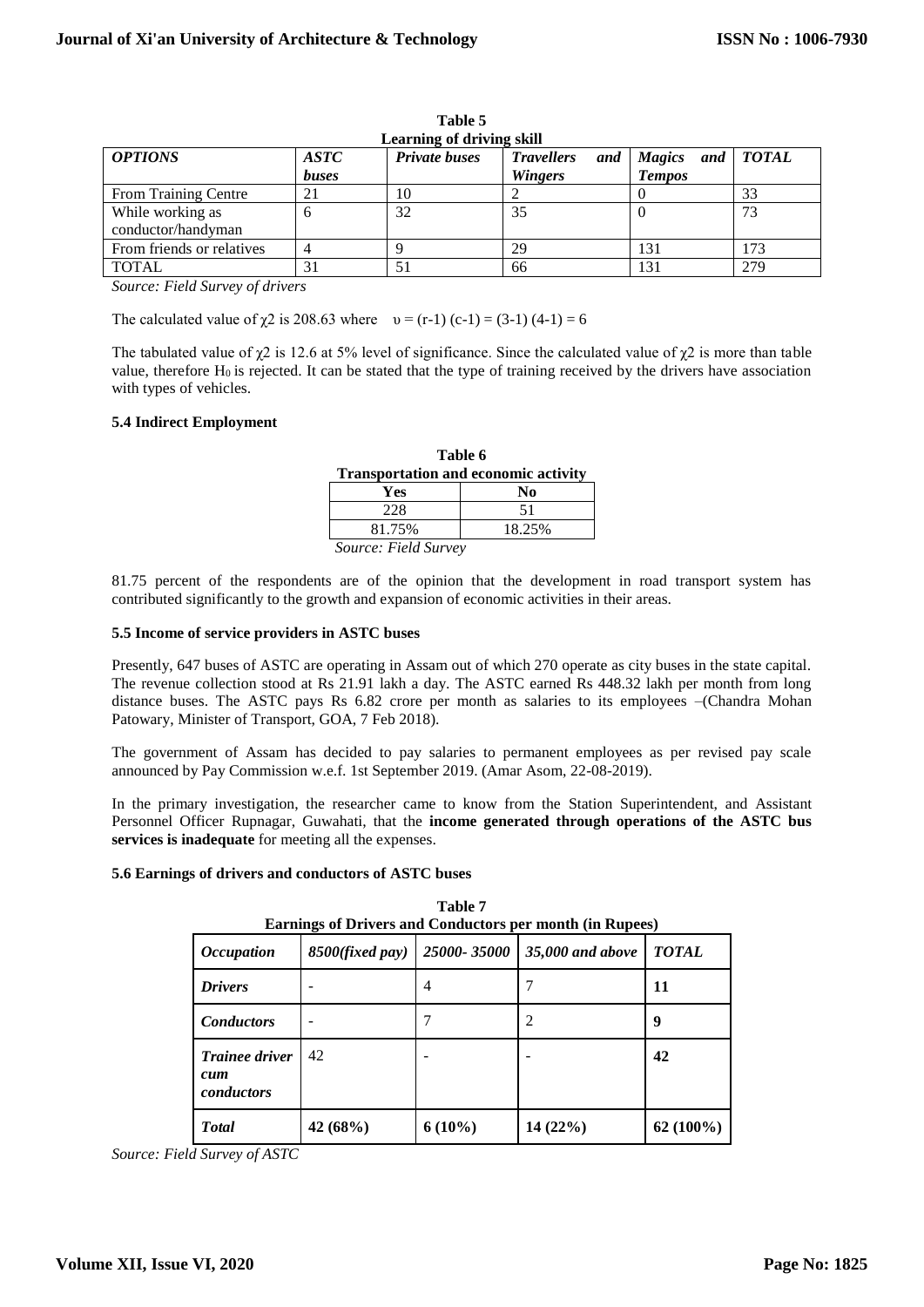# **5.7 Income of owners of private buses**

| Income of owners per bus per day (in Rupees) |                               |             |                     |              |                                     |  |
|----------------------------------------------|-------------------------------|-------------|---------------------|--------------|-------------------------------------|--|
| Income per day<br>(in Rupees)                | <b>Mean Income</b><br>per day | No of buses | <b>Total Income</b> | No of owners | Average<br><b>Income</b> per<br>day |  |
| 4000-5000                                    | 4500                          | 24          | 1,08,000            |              | 8,308                               |  |
| 5000-6000                                    | 5500                          |             | 99,000              |              | 14,143                              |  |
| 6000-7000                                    | 6500                          |             | 58,500              |              | 11,700                              |  |
| <b>TOTAL</b>                                 |                               |             | ₹2,65,500           | 25           | ₹10,620                             |  |

**Table 8**

*Source: Field Survey*

From the above table the average income per day for a bus owner comes to ₹10,620. It is found that except on Sunday or on a bandh call given by various organisations, buses operate for minimum 25 days in a month. Hence, a single bus owner having 1 bus may have an average monthly income of (5,206 x 25) = **Rs.1,30,150**.

#### **5.8 Income of owners of travellers and wingers**

| Income of owners per Traveller or Winger per day |                               |                |                     |              |                              |  |
|--------------------------------------------------|-------------------------------|----------------|---------------------|--------------|------------------------------|--|
| Income per day<br>(in Rupees)                    | <b>Mean Income</b><br>per day | No of vehicles | <b>Total Income</b> | No of owners | Average<br>Income per<br>day |  |
| 2000-2500                                        | 2250                          | 48             | 1,08,000            | 23           | 4,696                        |  |
| 2500-3000                                        | 2750                          | 12             | 33,000              |              | 4.714                        |  |
| 3000-3500                                        | 3250                          |                | 19,500              |              | 3,250                        |  |
| <b>TOTAL</b>                                     | 3000                          | 66             | ₹1,60,500           | 32           | ₹5,016                       |  |

**Table 9**

*Source: Field Survey*

From the above table the average income per day for an owner comes to ₹5,016. It is found that except on Sunday or on a Bandh call given by various organisations, travellers and wingers operate for minimum 25 days in a month. Hence, a single traveller or winger owner having 1 vehicle may have monthly income of minimum (2,431 x 25) = **₹60,775**.



**Fig 1**

*Source: Field Survey*

# **5.9 Earnings of service operators of private buses**

The per day income of a driver, a conductor and handyman in private buses are shown in the table below.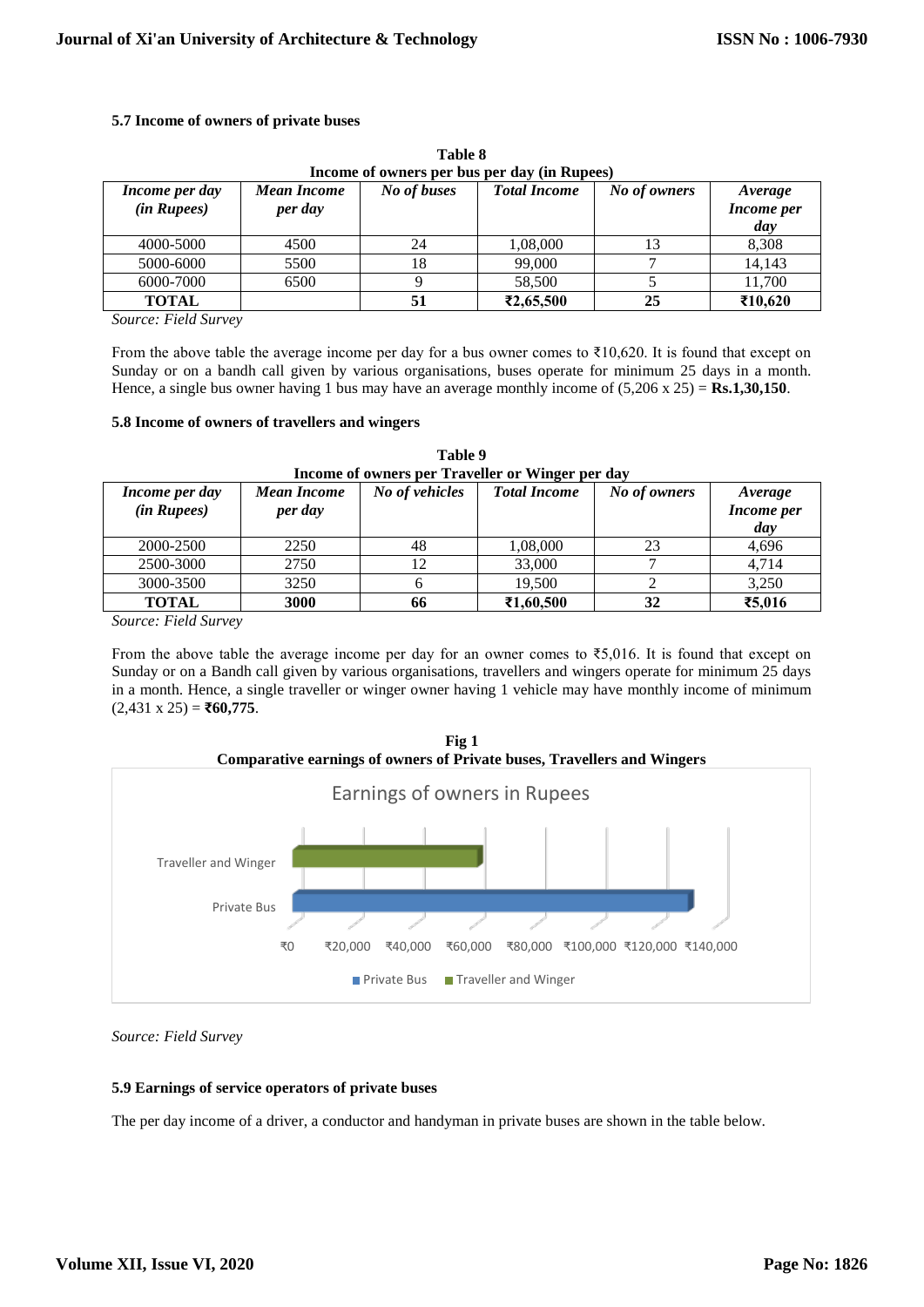| Income per day<br>(in Rupees) | <b>Mean Income</b><br>per day | <b>No of Drivers</b> | No of<br><b>Conductors</b> | No of<br><b>Handymen</b> |
|-------------------------------|-------------------------------|----------------------|----------------------------|--------------------------|
| 400-500                       | 450                           |                      |                            | 43                       |
| 500-600                       | 550                           |                      | 37                         |                          |
| 600-700                       | 650                           | 32                   |                            |                          |
| 700-800                       | 750                           |                      |                            |                          |
| AVG income per<br>day         |                               | ₹805                 | ₹534                       | ₹466                     |

**Table 10 Earnings of Drivers, Conductors and Handymen of Private buses**

*Source: Field Survey*

Assuming 25 days operation a month, a driver on average earn **Rs. 20,125** per month.

A conductor earn **₹13,350** per month and a handyman earns **₹11,650** per month.

#### **5.10 Earnings of Service Operators of Travellers and Wingers**

| <b>Earnings of Drivers and Handymen of Travellers and Wingers</b> |                    |                      |                         |  |  |
|-------------------------------------------------------------------|--------------------|----------------------|-------------------------|--|--|
| Income per day                                                    | <b>Mean Income</b> | <b>No of Drivers</b> | <b>No of Conductors</b> |  |  |
| (in Rupees)                                                       | per day            |                      | cum Handymen            |  |  |
| 300-400                                                           | 350                |                      | 25                      |  |  |
| 400-500                                                           | 450                | 08                   | 35                      |  |  |
| 500-600                                                           | 550                | 45                   | 06                      |  |  |
| 600-700                                                           | 650                | 13                   |                         |  |  |
| Average income<br>per day                                         |                    | ₹558                 | ₹421                    |  |  |
| $\alpha$ $\Gamma$ $\Gamma$ $\Gamma$                               |                    |                      |                         |  |  |

**Table 11**

*Source: Field Survey*

From the above table a driver's average earning is calculated to be **Rs. 13,950** per month and a conductor cum handyman earns **Rs. 10,525** per month. (25 days operation)

# **5.11 Income of Owners Cum Service Operators of Magics and Tempos**

The daily income generated by the owners of these two types of vehicles are shown in the table below

| Table 12<br>Income of Owners cum operators of Magics and Tempos per day |                               |                           |            |
|-------------------------------------------------------------------------|-------------------------------|---------------------------|------------|
| Income per day<br>(in Rupees)                                           | <b>Mean Income</b><br>per day | No of owner<br>cum driver | Percentage |
| 300-400                                                                 | 350                           | 21                        | 16%        |
| 400-500                                                                 | 450                           | 78                        | 59.5%      |
| 500-600                                                                 | 550                           | 32                        | 24.5%      |
| <b>TOTAL</b>                                                            |                               | 131                       | 100%       |
| Average income<br>per day                                               |                               | ₹458                      |            |

*Source: Field Survey of drivers*

The monthly average income of magic and tempo owners cum drivers is **Rs. 11,450.**

# VI. MAJOR FINDINGS

- i. The number of employees engaged in private vehicles and ASTC, it is seen that private sector passenger carrying commercial vehicles have played a significant role in generating employment in transport service.
- ii. Majority (53.6 percent) of the drivers, conductors and handymen of different types of select vehicles joined transport service as occupation because they did not get any other suitable job.
- iii. It is observed that in case of ASTC bus service majority of drivers acquired the driving skill from training centres (68 percent). This is because of the reason that the corporation has a mandatory requirement of a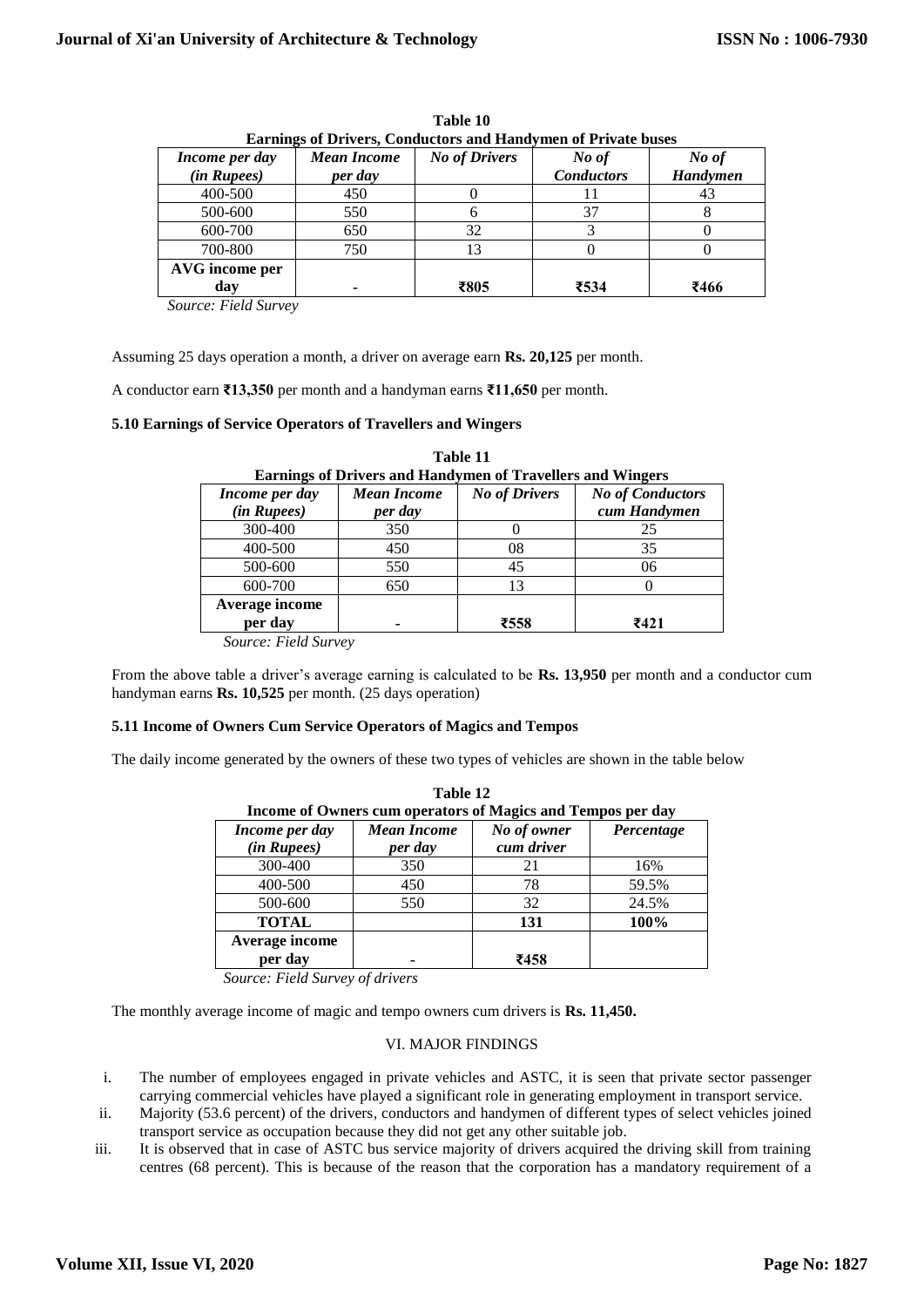formal training certificate and thereby to obtain license from the District Transport Officer. In other forms of commercial vehicles formal training of drivers and conductors is found to be negligible.

- iv. 81.75 percent of the respondents are of the opinion that the development in road transport system has contributed significantly to the growth and expansion of economic activities in their areas.
- v. The income generated through operations of the ASTC bus services is inadequate for meeting all the expenses, compelling them to rely on subsidies provided by the State Government annually to make up the deficit.
- vi. It is found that out of the total sample of ASTC employees' 68 percent are employed as trainees and only 32 percent were permanent employees. Trainee driver cum conductors earn miniscule amounts of remuneration.
- vii. A single private bus owner having 1 bus may have an average monthly income of **Rs.1,30,150**.
- viii. A single traveller or winger owner having 1 vehicle may have monthly income of minimum **₹60,775**.
- ix. A private bus driver, Traveller or winger driver, tempo driver on average earn **Rs. 20,125** per month, **Rs. 13,950** and **Rs. 11,450**.
- x. A conductor of a private bus, traveller/winger earn **₹13,350** and **Rs. 10,525** per month respectively
- xi. A handyman of a private bus on average earns **₹11,650** per month.
- xii. If there is regular flow of passengers and service is not interrupted, the service operators in the capacity of a driver, conductor or handyman can earn a good livelihood and manage a small family in the rural areas.

#### VII. RECOMMENDATIONS

- i. The government of Assam should take initiative for setting up Driving Training Centres particularly in rural areas and villages for the educated unemployed youth and make them skilled and efficient for this occupation.
- ii. Transport service can be regarded as an important avenue for employment and earning income for livelihood for a section of the society particularly for those individuals who are not highly educated and less suitable for white collar jobs.
- iii. The income of the trainee driver cum conductor under ASTC bus service is quite low for an honourable livelihood. The Government should take steps to enhance the fix pay and also regularize their services within a reasonable time period.
- iv. The banks and financial institutions should provide easy finance with reasonable rate of interest to encourage more people to enter in the field of transport services business particularly in semi-urban and rural areas as it offers employment and earnings avenues for an honourable livelihood.
- v. The government should undertake repair works of the damaged roads and build new roads connecting towns and villages so as to facilitate better transportation service resulting in employment generation, both directly as well as indirectly. This will contribute towards socio-economic development of the region.
- vi. Lastly, the government may create a welfare fund or social security schemes to aid retired or disabled transport service operators.

# VIII. CONCLUSION

To conclude, a good number of persons are employed in this service as owners, drivers, conductors and handymen of various types of vehicles. Similarly, a section of the society in the rural areas are self-employed or indirectly employed in various economic activities as small traders, vendors, hawkers, vegetable and fruit sellers, dhabas, restaurants etc. because of development in road transport system in their localities. Thus, road transport service has opened up avenues for employment.

With the increase in employment in transport services, a considerable number of people are availing of the opportunity to generate income. So, the government should come forward with adequate measures for improving the conditions of roads and bridges in the District and revise the fare rates of the vehicles from time to time considering the increased cost of operation and inflation. Proper training should be provided to the drivers by establishing training centres in rural areas which may prevent road accidents and improve the quality of service. The banks and financial institutions should also provide financial support to the prospective owners thereby encouraging young and dynamic entrepreneurs in this sector.